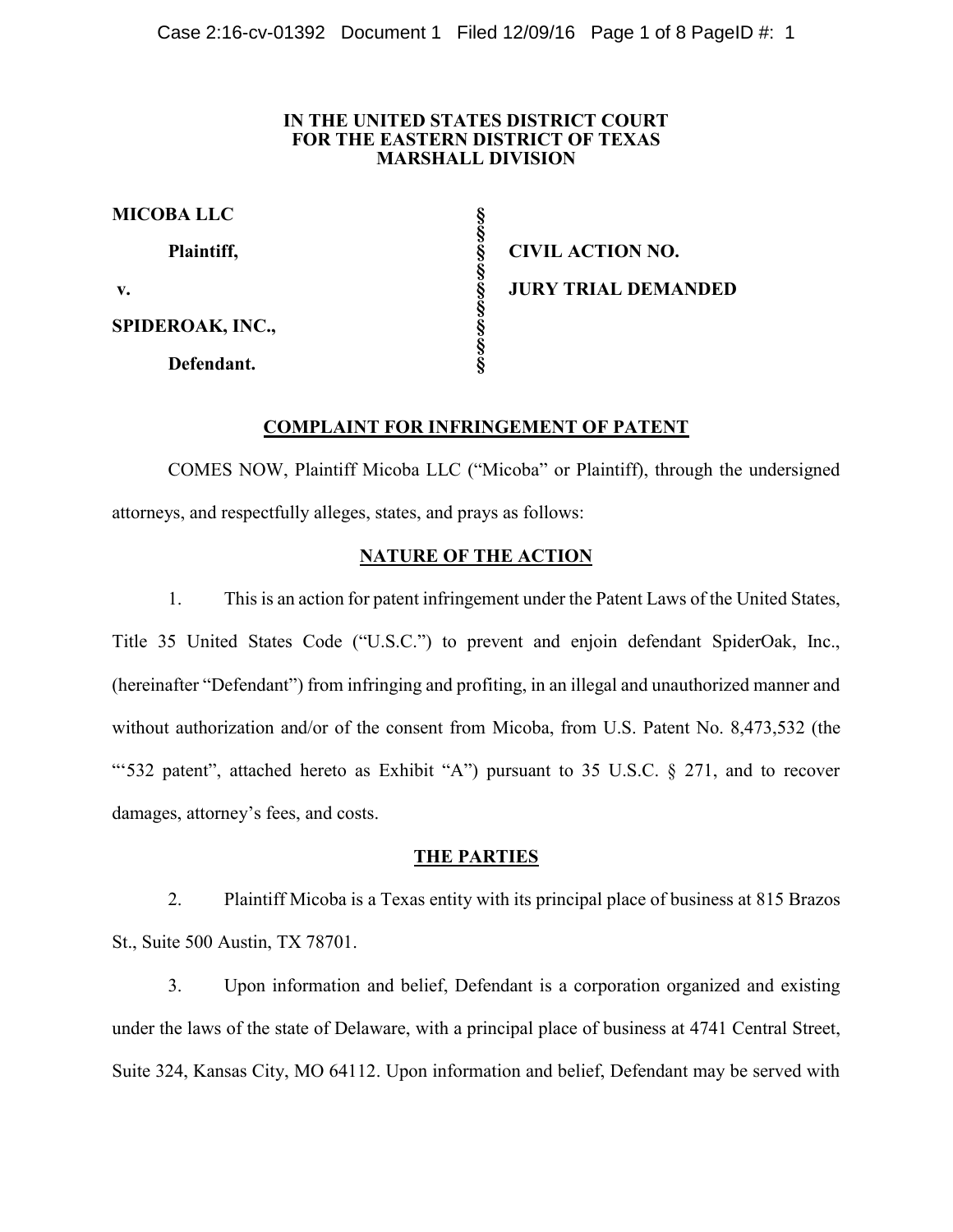#### Case 2:16-cv-01392 Document 1 Filed 12/09/16 Page 2 of 8 PageID #: 2

process at The Corporation Trust Company, Corporation Trust Center 1209 Orange St., Wilmington, DE 19801.

# **JURISDICTION AND VENUE**

4. The Court has subject matter jurisdiction over this action pursuant to 28 U.S.C. §§ 1331 and 1338(a) because the action arises under the Patent Laws of the United States, 35 U.S.C. §§ 1 *et seq*.

5. Defendant is subject to this Court's specific and general personal jurisdiction pursuant to due process and/or the Texas Long Arm Statute, due at least to its substantial business in this forum, including: (i) at least a portion of the infringements alleged herein; and (ii) regularly doing or soliciting business, engaging in other persistent courses of conduct, and/or deriving substantial revenue from goods and services provided to individuals in Texas and in this judicial district. For example, the accused instrumentality, as described below, is available for use through Defendant's website in this District.<sup>1</sup> Upon information and belief, Defendant has engaged in substantial and not isolated activity within this District. Therefore, exercise of jurisdiction over Defendant will not offend traditional notions of fair play and substantial justice. Such an exercise is consistent with the Texas long-arm statute.

6. Defendant has conducted and does conduct business within the state of Texas, including the geographic region within the Eastern District of Texas, directly or through intermediaries, resellers or agents, or offers and advertises (including through the use of interactive web pages with promotional material) products or services, or uses services or products in Texas, including this judicial district, that infringe the '532 patent.

 $\overline{a}$ 

<sup>1</sup> https://spideroak.com/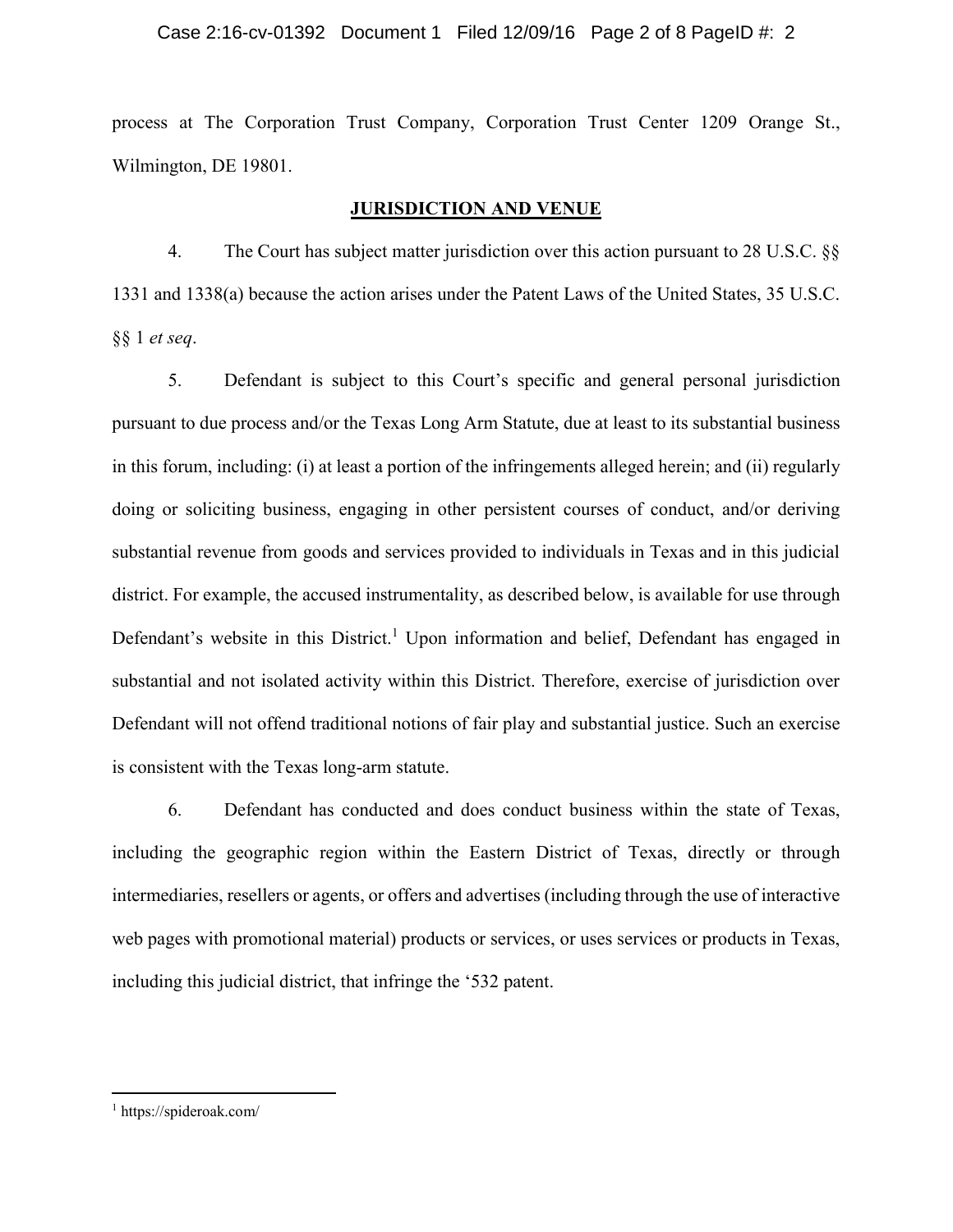7. In addition, the causes of action against Defendant are connected (but not limited) to Defendant's purposeful acts committed in the state of Texas, including the geographic region within the Eastern District of Texas, including Defendant's use of products or services that fall within the scope of at least one claim of the '532 patent.

# **FACTUAL ALLEGATIONS**

8. On June 25, 2013, the United States Patent and Trademark Office ("USPTO") duly and legally issued the '532 patent, entitled "Method and apparatus for automatic organization for computer files" after a full and fair examination. (Exhibit A).

9. Micoba is presently the owner of the patent, having received all right, title and interest in and to the '532 patent from the previous assignee of record. Micoba possesses all rights of recovery under the '532 patent, including the exclusive right to recover for past infringement.

10. The '532 patent contains five (5) independent claims and twenty (20) dependent claims. Defendant commercializes, *inter alia*, products or services that include each and every element of at least one claim of the '532 patent.

11. The invention claimed in the '532 patent comprises a system for automatically organizing computer files into folders.

#### **DEFENDANT'S PRODUCTS**

12. Defendant's products, such as the "SpiderOak" tool ("Accused Instrumentality"), include a computer system comprising a processor, memory, and software (e.g., SpiderOak cloud/server and associated software) for automatically organizing computer files into folders, said software causing said computer system to execute the series of steps recited in claim 13 and as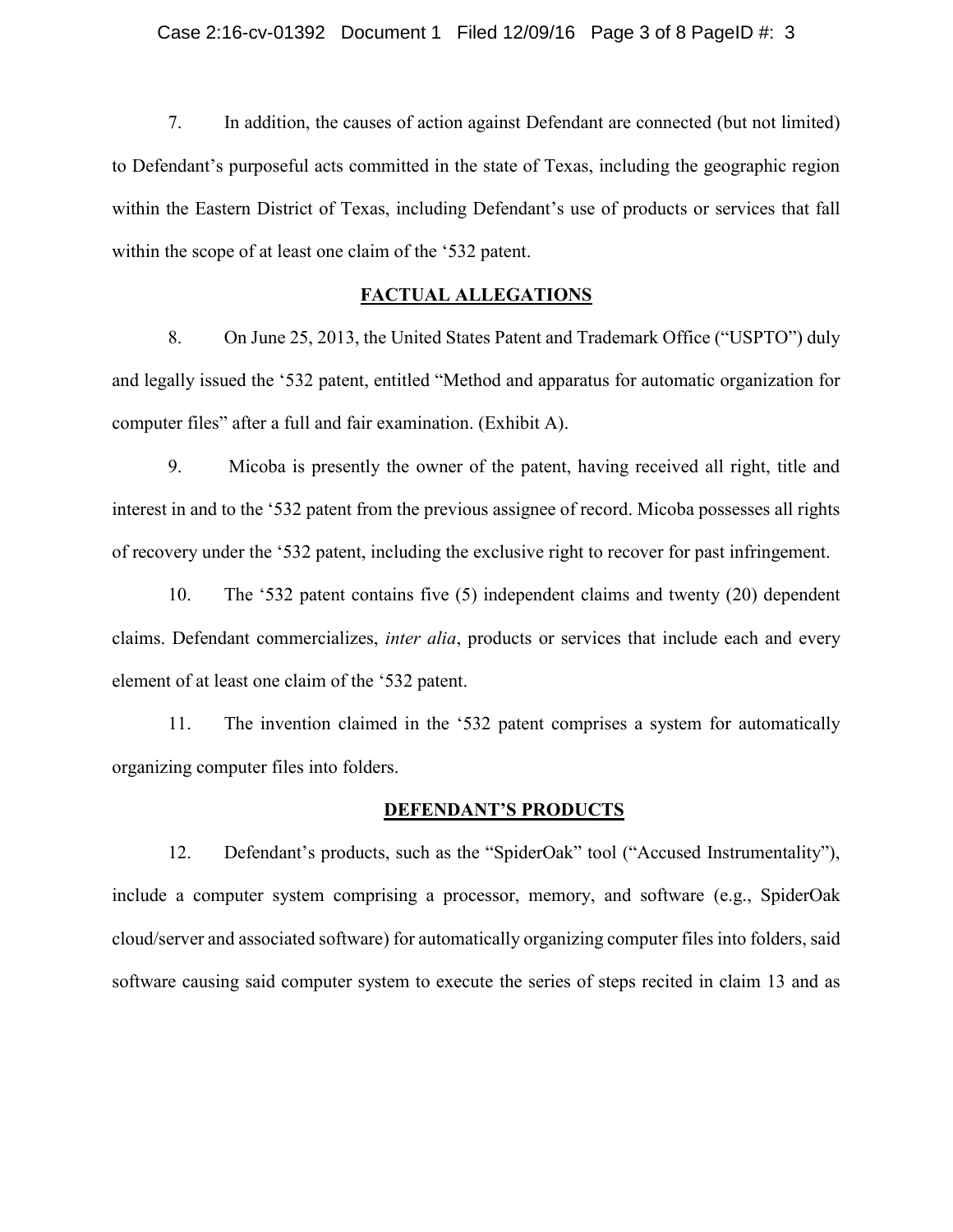#### Case 2:16-cv-01392 Document 1 Filed 12/09/16 Page 4 of 8 PageID #: 4

further explained below (e.g., files added into the SpiderOak interface are automatically organized into corresponding folders on the SpiderOak server). 2

13. As required by claim 13 of the '532 patent, the Accused Instrumentality provides a directory of folders wherein each of said folders is represented by a description. For example, the SpiderOak server contains and/or is capable of receiving a directory of folders with corresponding file and directory paths.

14. As required by claim 13 of the '532 patent, the Accused Instrumentality provides a new computer file not having a location in said directory, said computer file being represented by a description. For example, a new file uploaded into the SpiderOak interface that is not yet stored on the SpiderOak server will have a file and directory path corresponding to where the file was initially stored, rather than having a location in said directory.

15. As required by claim 13 of the '532 patent, the Accused Instrumentality compares said description of said computer file to descriptions of a plurality of said folders along a single path from a root folder to a leaf folder. For example, the file description (e.g., the file path) of the newly uploaded file will be compared with file descriptions of those folders already stored in the SpiderOak server. Furthermore, the Accused Instrumentality compares file paths from root folder to leaf folder before placing a newly uploaded file into the folder that is most similar to the newly uploaded file.

16. As required by claim 13 of the '532 patent, the Accused Instrumentality assigns said computer file to a folder having the most similar description. For example, the newly uploaded file will be placed into a folder on the SpiderOak server that has a directory path most similar to that of the uploaded file.

 $\overline{a}$ 

<sup>2</sup> https://spideroak.com/manual/sync-startup-guide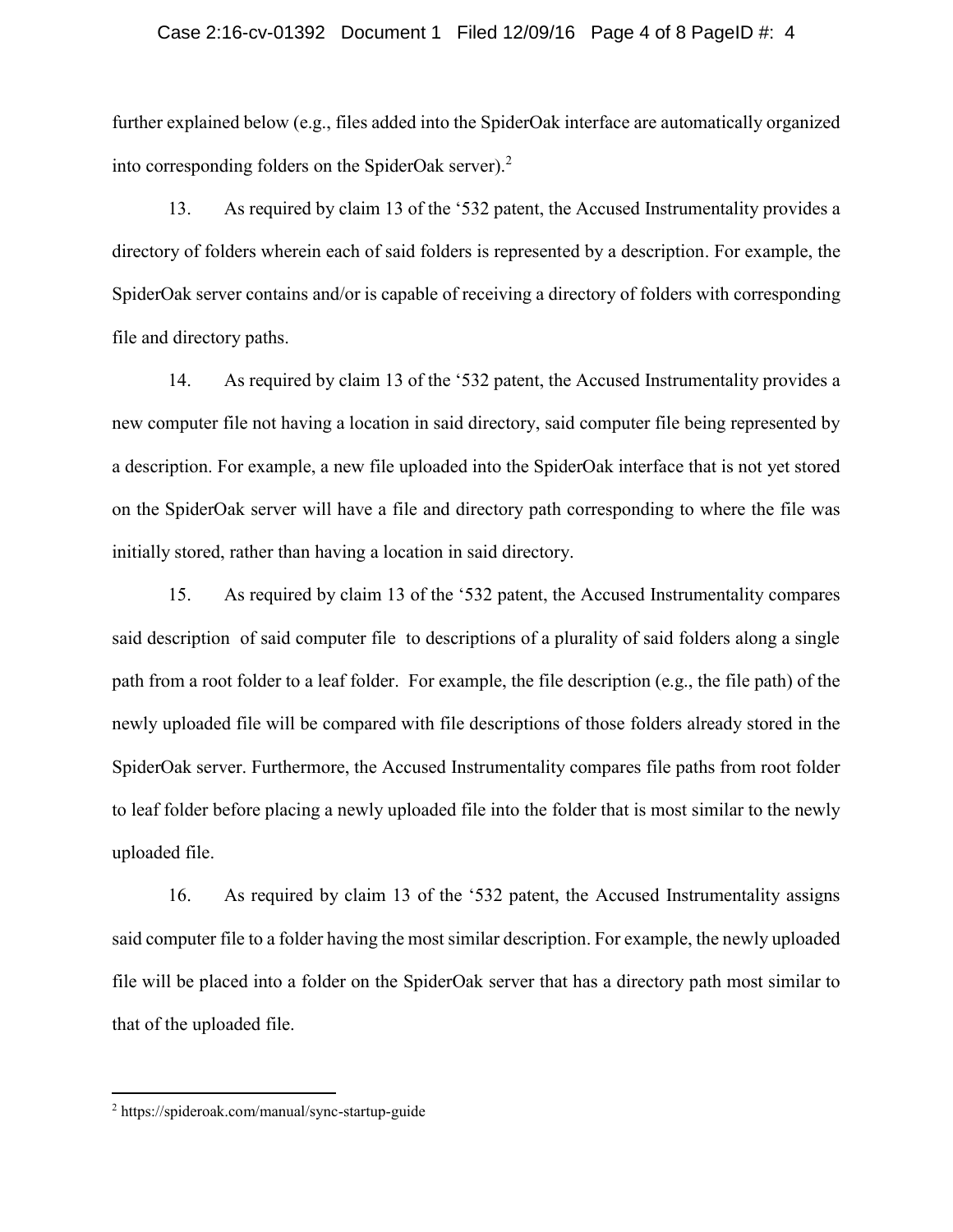17. The elements described in paragraphs 12-16 are covered by at least claim 13 of the '532 patent. Thus, Defendant's use of the Accused Instrumentality is enabled by the system described in the '532 patent.

#### **INFRINGEMENT OF THE '532 PATENT**

18. Plaintiff realleges and incorporates by reference the allegations set forth in paragraphs 1 to 17.

19. In violation of 35 U.S.C. § 271, Defendant is now, and have been directly infringing the '532 patent.

20. Defendant has had knowledge of infringement of the '532 patent at least as of the service of the present complaint.

21. Defendant has directly infringed and continues to directly infringe at least claim 13 of the '532 patent by using, at least during testing, the Accused Instrumentality without authority in the United States, and will continue to do so unless enjoined by this Court. As a direct and proximate result of Defendant's direct infringement of the '532 patent, Plaintiff has been and continues to be damaged.

22. Defendant has indirectly infringed and continues to indirectly infringe at least claim 13 of the '532 patent by actively inducing its end-users to directly infringe by using the Accused Instrumentality. Defendant engaged in such inducement having knowledge of the '532 patent, at least as of the service of the present complaint. Furthermore, Defendant knew or should have known that its action would induce direct infringement by others and intended that its actions would induce direct infringement by others. Defendant offersthe Accused Instrumentality in Texas via its website specifically intending that its customers use it. For example, Defendant's website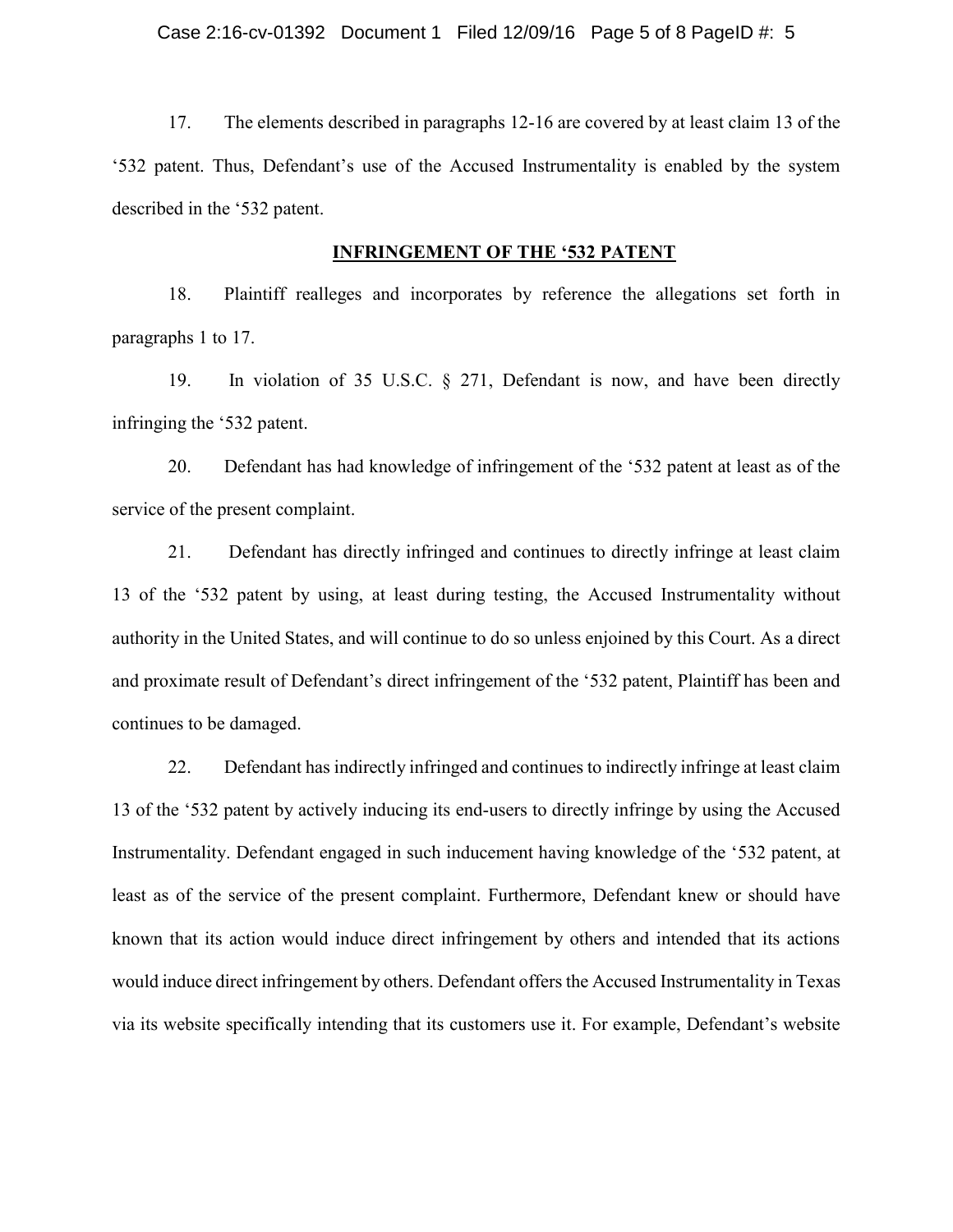#### Case 2:16-cv-01392 Document 1 Filed 12/09/16 Page 6 of 8 PageID #: 6

provides instructions on how to use and/or install the Accused Instrumentality.<sup>3</sup> As a direct and proximate result of Defendant's indirect infringement by inducement of the '532 patent, Plaintiff has been and continues to be damaged.

23. By engaging in the conduct described herein, Defendant has injured Micoba and are thus liable for infringement of the '532 patent, pursuant to 35 U.S.C. § 271.

24. Defendant has committed these acts of infringement without license or authorization.

25. As a result of Defendant's infringement of the '532 patent, Micoba has suffered monetary damages and is entitled to a monetary judgment in an amount adequate to compensate for Defendant's past infringement, together with interests and costs.

26. Micoba will continue to suffer damages in the future unless Defendant's infringing activities are enjoined by this Court. As such, Micoba is entitled to compensation for any continuing and/or future infringement up until the date that Defendant is finally and permanently enjoined from further infringement.

## **DEMAND FOR JURY TRIAL**

27. Micoba demands a trial by jury of any and all causes of action.

#### **PRAYER FOR RELIEF**

WHEREFORE, Micoba prays for the following relief:

a. That Defendant be adjudged to have infringed the '532 patent directly and/or indirectly by way of inducement, either literally or under the doctrine of equivalents;

 $\overline{a}$ 3 *Id*.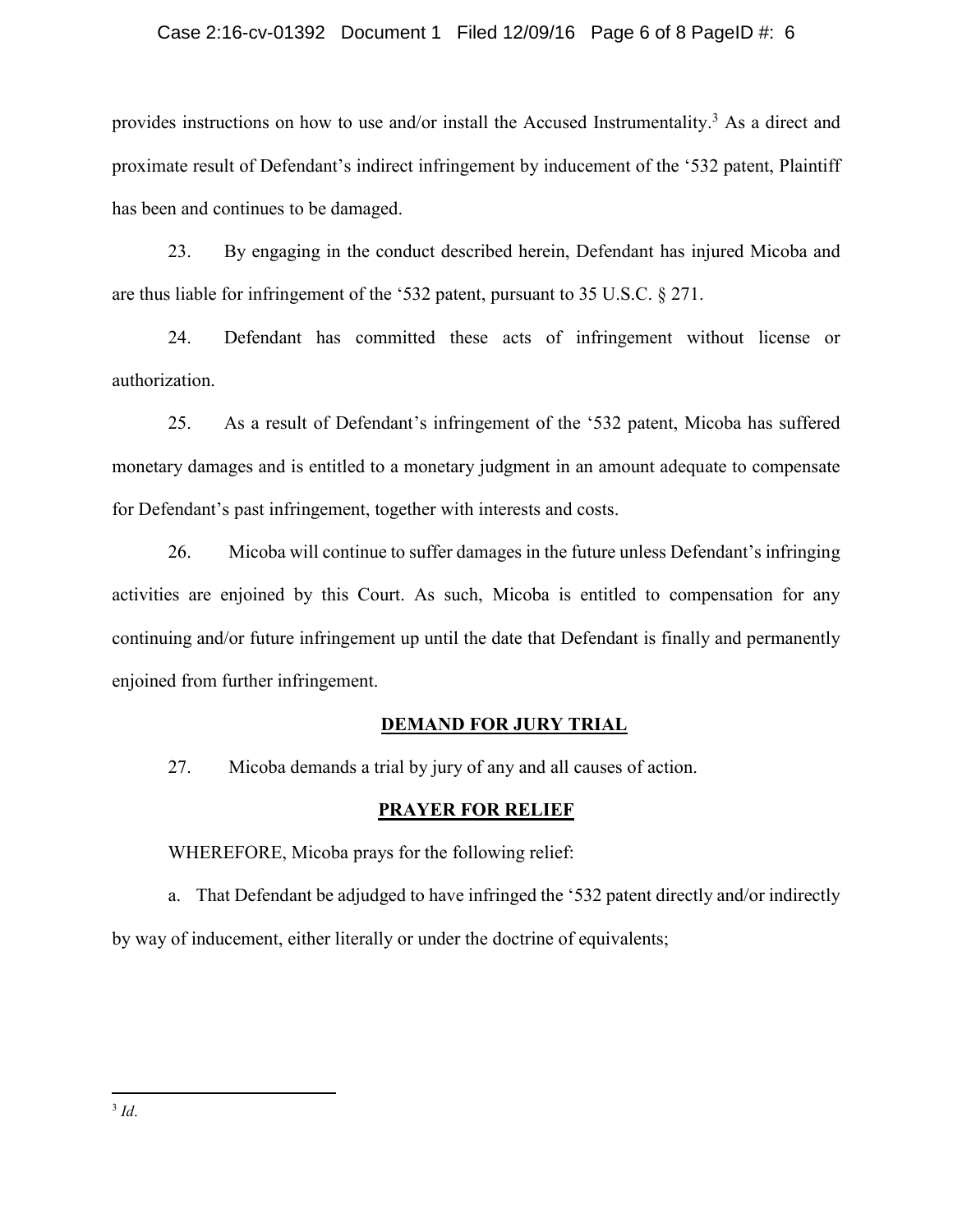#### Case 2:16-cv-01392 Document 1 Filed 12/09/16 Page 7 of 8 PageID #: 7

b. That Defendant, its officers, directors, agents, servants, employees, attorneys, affiliates, divisions, branches, parents, and those persons in active concert or participation with any of them, be permanently restrained and enjoined from directly infringing the '532 patent;

c. An award of damages pursuant to 35 U.S.C. § 284 sufficient to compensate Micoba for the Defendant's past infringement and any continuing or future infringement up until the date that Defendant is finally and permanently enjoined from further infringement, including compensatory damages;

d. An assessment of pre-judgment and post-judgment interest and costs against Defendant, together with an award of such interest and costs, in accordance with 35 U.S.C. § 284;

e. That Defendant be directed to pay enhanced damages, including Micoba's attorneys' fees incurred in connection with this lawsuit pursuant to 35 U.S.C. § 285; and

f. That Micoba have such other and further relief as this Court may deem just and proper.

Dated: December 9, 2016 Respectfully Submitted,

By: */s/Eugenio J. Torres-Oyola* Eugenio J. Torres-Oyola USDC No. 215505 **Ferraiuoli LLC**  221 Plaza, 5th Floor 221 Ponce de León Avenue San Juan, PR 00917 Telephone: (787) 766-7000 Facsimile: (787) 766-7001 Email: [etorres@ferraiuoli.com](mailto:etorres@ferraiuoli.com)

Jean G. Vidal Font USDC No. 227811 **Ferraiuoli LLC** 221 Plaza, 5th Floor 221 Ponce de León Avenue